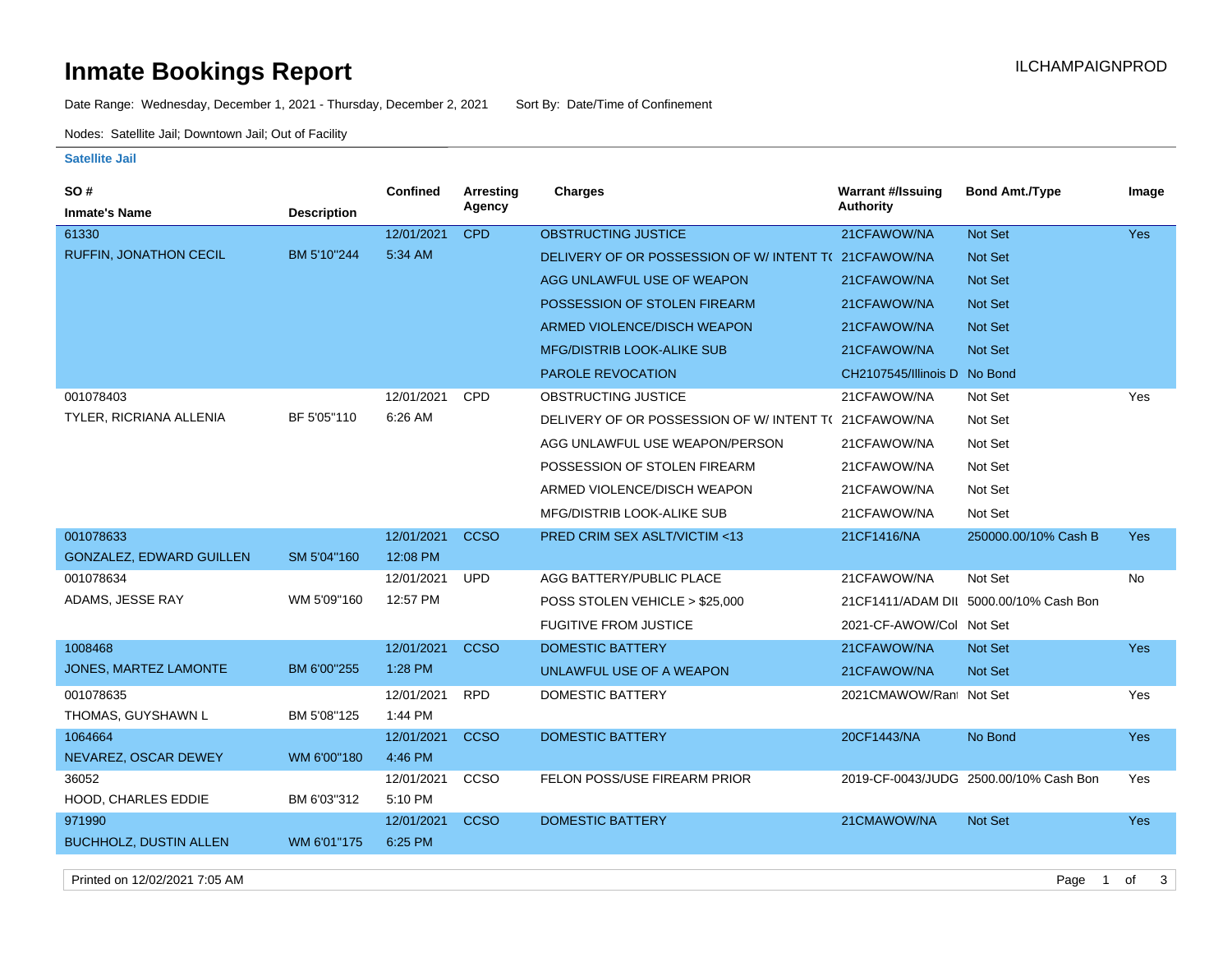# **Inmate Bookings Report Installation ILCHAMPAIGNPROD**

Date Range: Wednesday, December 1, 2021 - Thursday, December 2, 2021 Sort By: Date/Time of Confinement

Nodes: Satellite Jail; Downtown Jail; Out of Facility

### **Satellite Jail**

| <b>SO#</b>                   |                    | <b>Confined</b> | Arresting   | Charges                             | <b>Warrant #/Issuing</b> | <b>Bond Amt./Type</b>                  | Image      |
|------------------------------|--------------------|-----------------|-------------|-------------------------------------|--------------------------|----------------------------------------|------------|
| <b>Inmate's Name</b>         | <b>Description</b> |                 | Agency      |                                     | Authority                |                                        |            |
| 001078636                    |                    | 12/01/2021      | <b>CCSO</b> | <b>RESIDENTIAL BURGLARY</b>         |                          | 21 CF1231/JUDGE A 50000.00/10% Cash Bo | <b>Yes</b> |
| <b>BAYS, JENNIFER ANNE</b>   | WF 5'02"138        | 8:28 PM         | <b>CCSO</b> | <b>FUGITIVE FROM JUSTICE</b>        | 2021-CF-AWOW/Ber No Bond |                                        |            |
| 001078637                    |                    | 12/01/2021      | <b>UPD</b>  | <b>DOMESTIC BATTERY</b>             | 2021-CM-AWOW/NA Not Set  |                                        | Yes        |
| TATUM, JOHNATHON JOE LEE     | WM 5'08"140        | 11:01 PM        |             |                                     |                          |                                        |            |
| 001078638                    |                    | 12/02/2021      | <b>CPD</b>  | RET THEFT/DISP MERCH/>\$300         | 21CFAWOW/NA              | Not Set                                | <b>Yes</b> |
| CAMPBELL, CARLA              | BF 5'03"180        | 12:11 AM        |             |                                     |                          |                                        |            |
| 41584                        |                    | 12/02/2021      | <b>UPD</b>  | <b>RECK DISCH FIREARM/ENDANGERS</b> | 21CFAWOW/NA              | Not Set                                | Yes        |
| MILLER, JOSE LOVELL          | BM 6'04"190        | 1:04 AM         |             | FELON POSS/USE FIREARM PRIOR        | 21CFAWOW/NA              | Not Set                                |            |
| 001078639                    |                    | 12/02/2021      | <b>CCSO</b> | FELON POSS/USE WEAPON/FIREARM       | 21CFAWOW/NA              | Not Set                                | <b>Yes</b> |
| <b>JACKSON, GREGORY LYNN</b> | BM 6'00"140        | $3:43$ AM       |             | AGG UUW/LOADED/NO FCCA/FOID         | 21CFAWOW/NA              | Not Set                                |            |
|                              |                    |                 |             | <b>FUGITIVE FROM JUSTICE</b>        | 2021-CF-AWOW/Har Not Set |                                        |            |
| 001078640                    |                    | 12/02/2021      | <b>UIPD</b> | DRIVING 1-10 MPH ABOVE LIMIT        | 21TRAWOW/NA              | Not Set                                | Yes        |
| <b>BOLTON, SKYLAR LEE</b>    | WM 5'10"213        | 4:04 AM         |             | DRVG UNDER INFLU OF ALCOHOL         | 21DTAWOW/NA              | 1000.00/10% Cash Bon                   |            |
|                              |                    |                 |             | DRVG UNDER INFLU/BAC 0.08           | 21DTAWOW/NA              | Not Set                                |            |

**Total Satellite . 15**